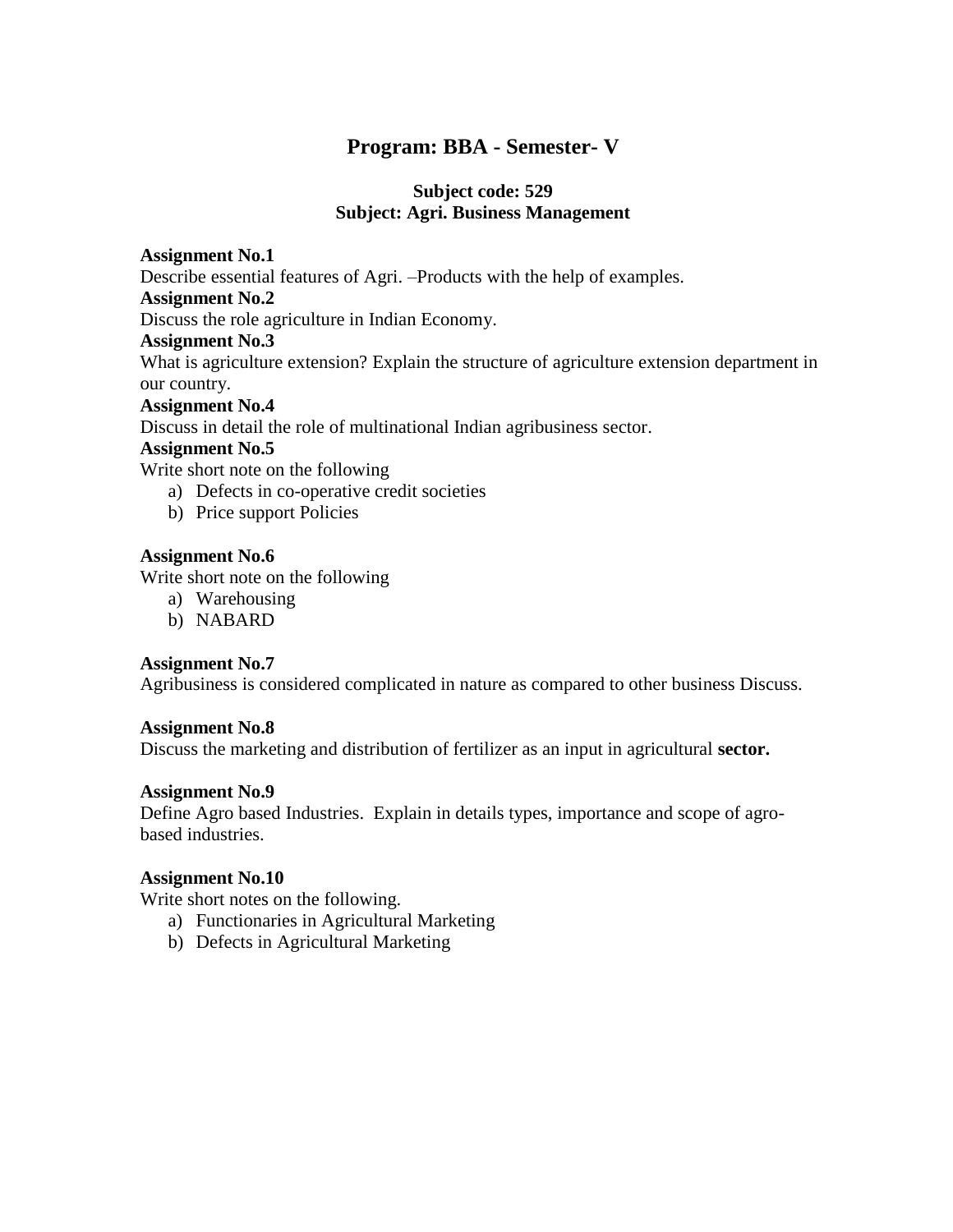# **Subject code: 530 Subject: Entrepreneurship Development**

### **Assignment No.1**

Write short notes on the following.

- a) Peter Drucker"s view on entrepreneurship
- b) David McClelland"s Theory of Achievement Motivation

# **Assignment No.2**

Write short notes on the following.

- c) Schumpeter's view on entrepreneurship
- d) Walker"s view on entrepreneurship

### **Assignment No.3**

Explain the various sources of funds for a new venture.

#### **Assignment No.4**

Write short notes on the following.

- a) Software as a service model
- b) Characteristics of an entrepreneur

### **Assignment No.5**

Explain the evolution of entrepreneurship in India.

#### **Assignment No.6**

"Environment Analysis" is an important factor influencing the new business. Explain with the suitable example.

#### **Assignment No.7**

What are the support agencies available to support a new enterprise?

#### **Assignment No.8**

Name various financial institutions in India which provide finance assistance to budding entrepreneurs. How you will approach them for finance needed for a new project?

#### **Assignment No.9**

What are the opportunities available in manufacturing services sector for an entrepreneur. Explain with suitable example.

#### **Assignment No.10**

Define an entrepreneur and Manager. What are the distinguishing characteristics of a successful entrepreneur and manager?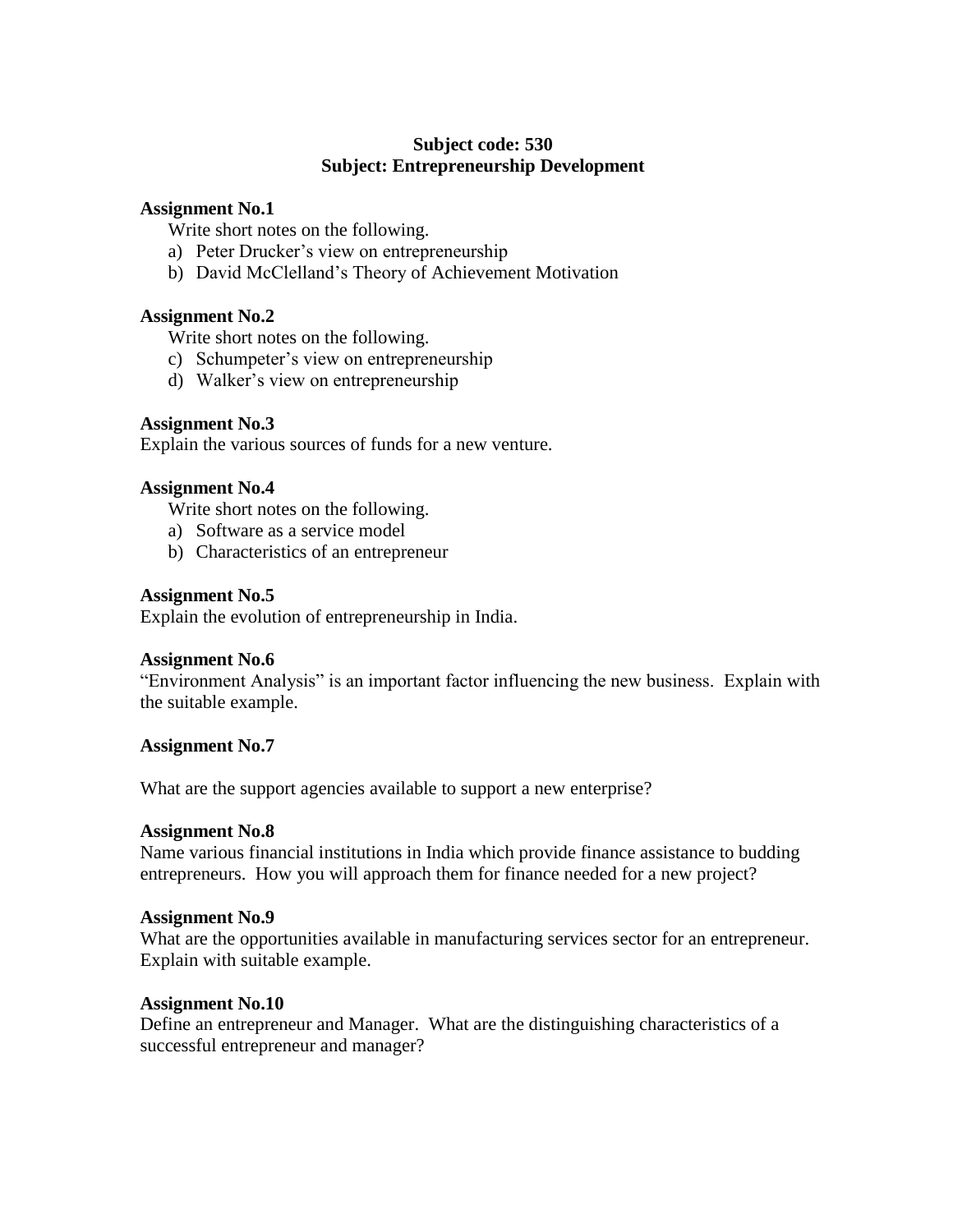# **Subject code: 531 Subject: Research Methodology**

# **Assignment No.1**

Explain the meaning and sources of primary data and secondary data. Discuss the significance of each type giving advantage and disadvantages.

# **Assignment No.2**

Define "sampling". Discuss its process.

# **Assignment No.3**

Write a note on:

- a) Editing, coding, classification and tabulation of data
- b) Research report

# **Assignment No.4**

Discuss the role of research in social science and business. Illustrate your explanation with the help of examples.

### **Assignment No.5**

Discuss the various statistics tools used for data analysis.

### **Assignment No.6**

What is interpretation? Explain the need and importance of interpretation. Discuss the techniques and precautions used in the process of interpretation.

#### **Assignment No.7**

What do you mean by research report? Why research report is prepared? What are the various formats of research report? Discuss the steps for writing a research report.

#### **Assignment No.8**

Discuss the specific pattern of written reports and oral reports. Describe the principles of writing these reports. Also discuss their advantages and disadvantages.

#### **Assignment No.9**

#### **Write a note on**

- a) Schedule
- b) Case study
- c) Survey
- d) Types of interview

# **Assignment No.10**

# **Write a note on**

- a) Census and Sample Survey
- b) Questionnaire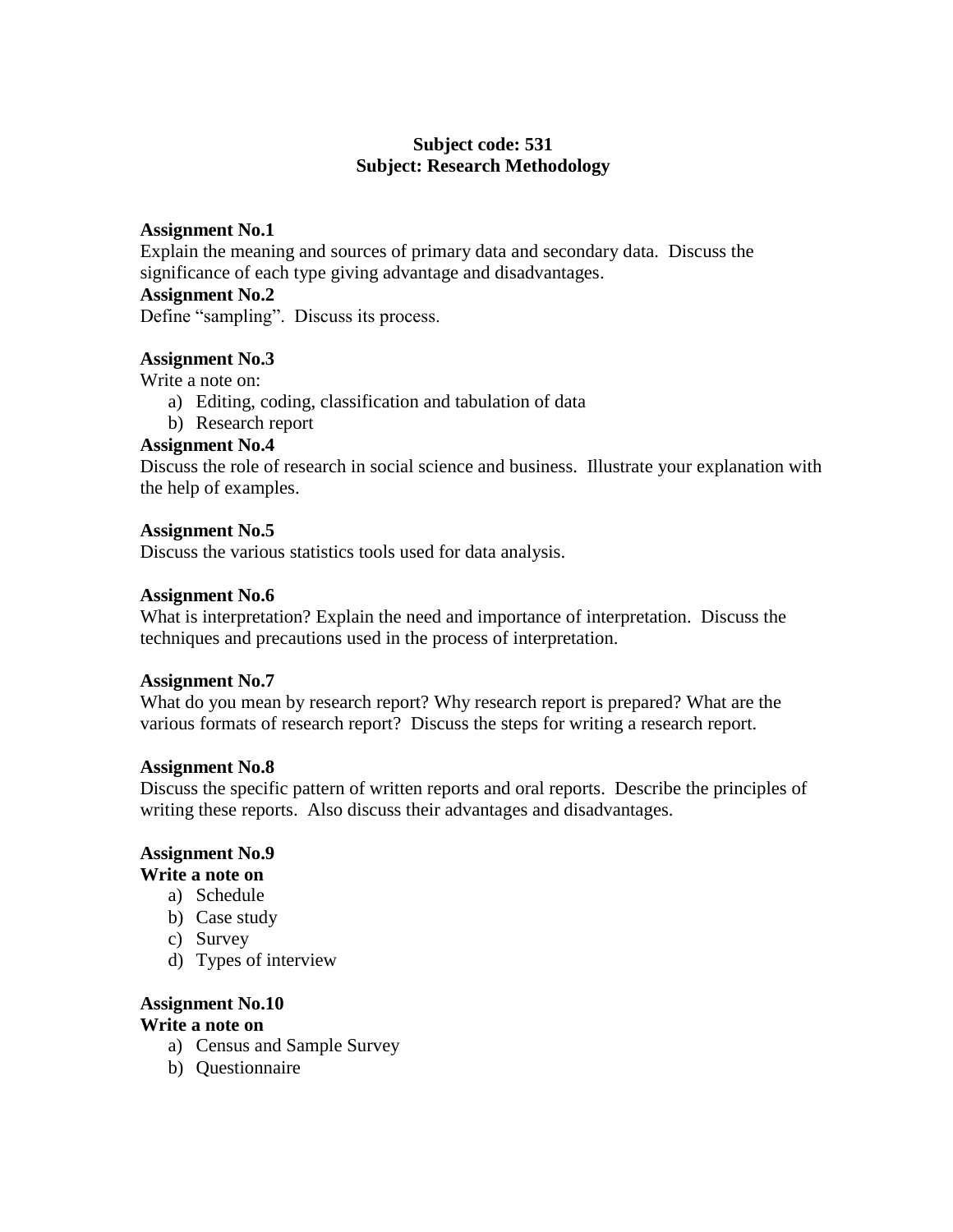# **Subject code: 532 Subject: Legal Aspects of Business**

# **Assignment No.1**

Explain the various modes by which a contract may be terminated under the Indian Contract Act, 1872.

### **Assignment No.2**

Explain the various negotiable instruments provided under the Negotiable Instruments Act, 1881.

### **Assignment No.3**

Explain the various rights guaranteed to the unpaid seller, under the Sale of Goods Act, 1930.

### **Assignment No.4**

Define "Law" and classify various Business Laws.

### **Assignment No.5**

What is an "offer"? Explain the rules of a valid offer under the Indian Contract Act, 1872.

# **Assignment No.6**

Write a short note on the following

- a) Coercion
- b) Parties to Negotiable Instrument

# **Assignment No.7**

Comment the parties to a contract, in a sense, make the law for themselves.

#### **Assignment No.8**

What is "bill of exchange"? Distinguish it from a "Cheque" under the Negotiable Instrument Act, 1881

#### **Assignment No.9**

Compare a "Partnership firm" with a "Company"

#### **Assignment No.10**

Highlight the essential of a "Contract of Sale" under the Sale of Goods Act, 1932.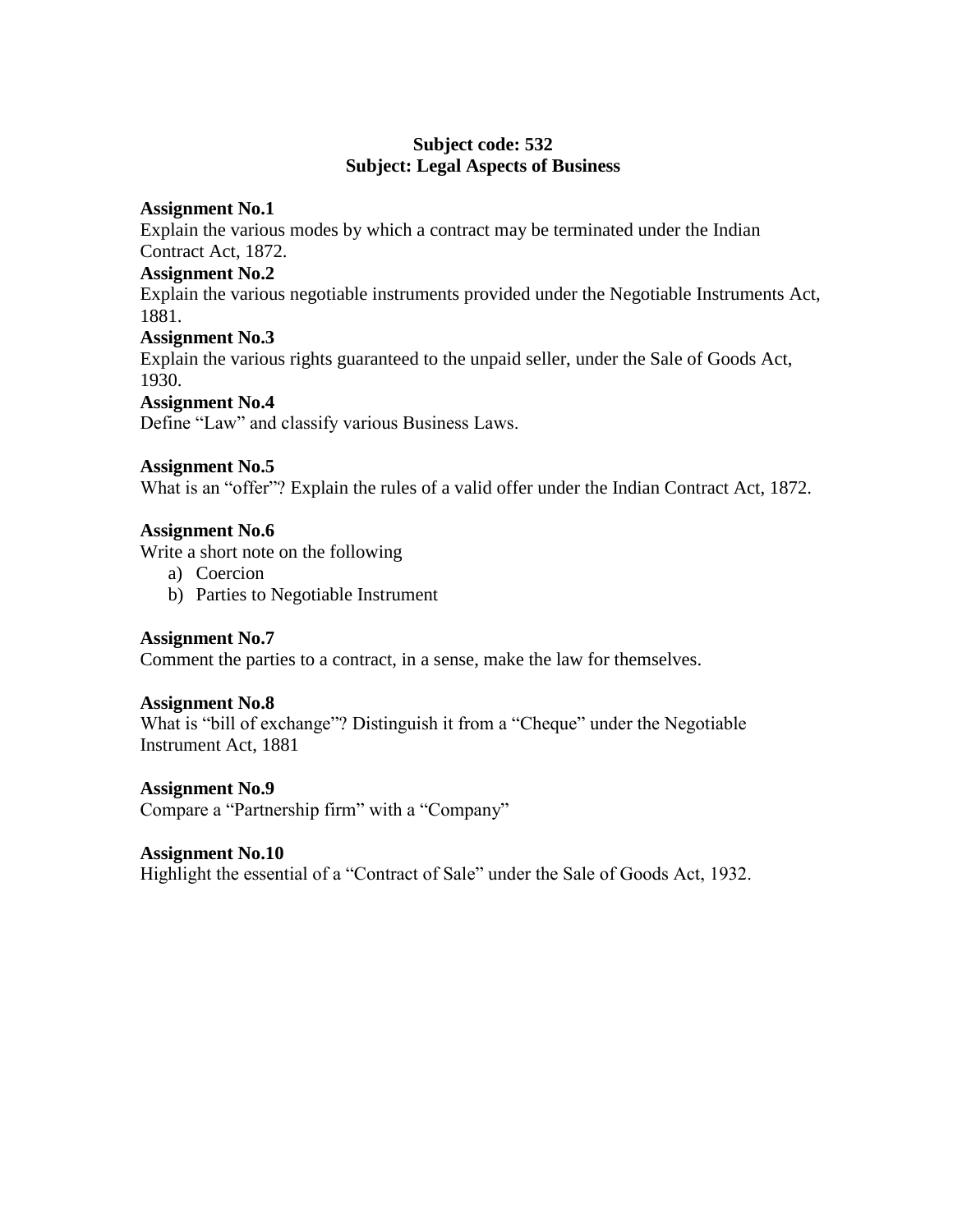# **Subject code: 533 Subject: Business Communication**

# **Assignment No.1**

Explain the term Barriers in Communication. Explain the types of Physical Barriers and Psychological Barriers in detail.

# **Assignment No.2**

Elaborate on the principles of Effective Communication

# **Assignment No.3**

Write short notes on any Two

- a. Audience analysis
- b. Leadership

### **Assignment No.4**

What are the essentials of effective communication?

### **Assignment No.5**

Explain the types of non-verbal communication in detail.

### **Assignment No.6**

Explain the meaning and importance of improving listening skills

# **Assignment No.7**

Write a short note on the following

- a) Strategies of good conversion
- b) Steps to good writing skills

# **Assignment No.8**

Write a short note on the following

- a) body language
- b) Tone and language

#### **Assignment No.9**

Explain presentation skills and importance of visual aids in a presentation.

#### **Assignment No.10**

Write a short note on the following

- a. Feed back
- b. Meetings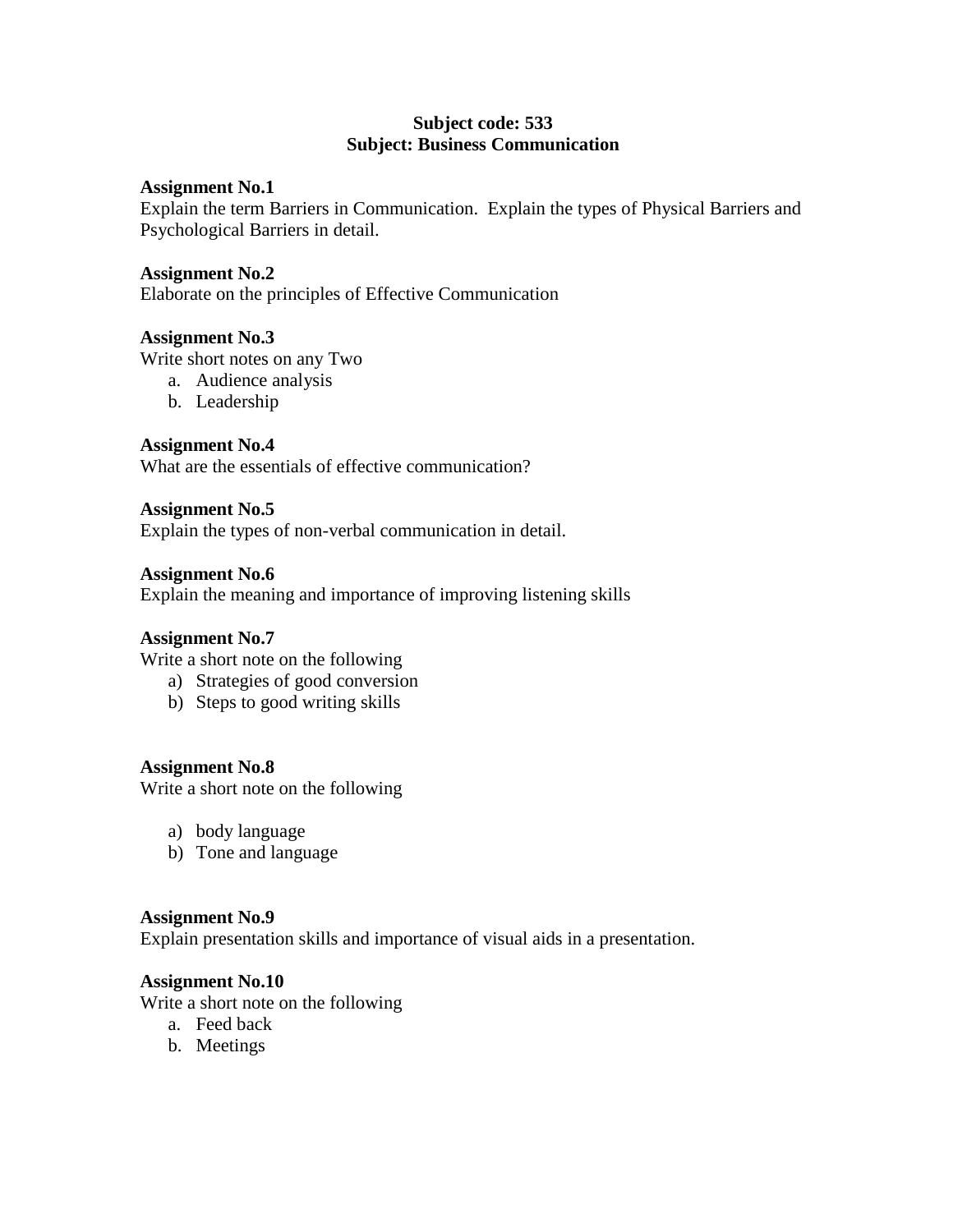# **Subject code: 534 Subject: Consumer Behaviour (MM) E-I**

### **Assignment No.1**

Write in detail various stages of the industrial buying process with diagram.

### **Assignment No.2**

Write characteristics of a business buyer in detail.

### **Assignment No.3**

Explain the term Global Consumer. What are the factors influencing behavior of a global consumer while buying each of the following from the Indian Market?

i) Ayurvedic Medicine ii) Readymade garments

### **Assignment No.4**

Explain in details on any two of the following

- a) Family life cycle
- b) Consumer delight
- c) Buying Motives
- d) Global Branding

#### **Assignment No.5**

Write in detail on the consumer protection act, 1986 and right of consumers.

#### **Assignment No.6**

Write difference between business and consumer markets.

#### **Assignment No.7**

Discuss the term 'Consumerism' in detail with its benefits.

#### **Assignment No.8**

What are the different roles played by individuals while buying consumer durables in a family? Explain with examples.

#### **Assignment No.9**

The buyer is motivated by economic and psychological factors. What are the other factors that influence the customers in their buying decisions?

# **Assignment No.10**

What are the salient features of the Buyer Behaviour Model as developed by Nicoria Model?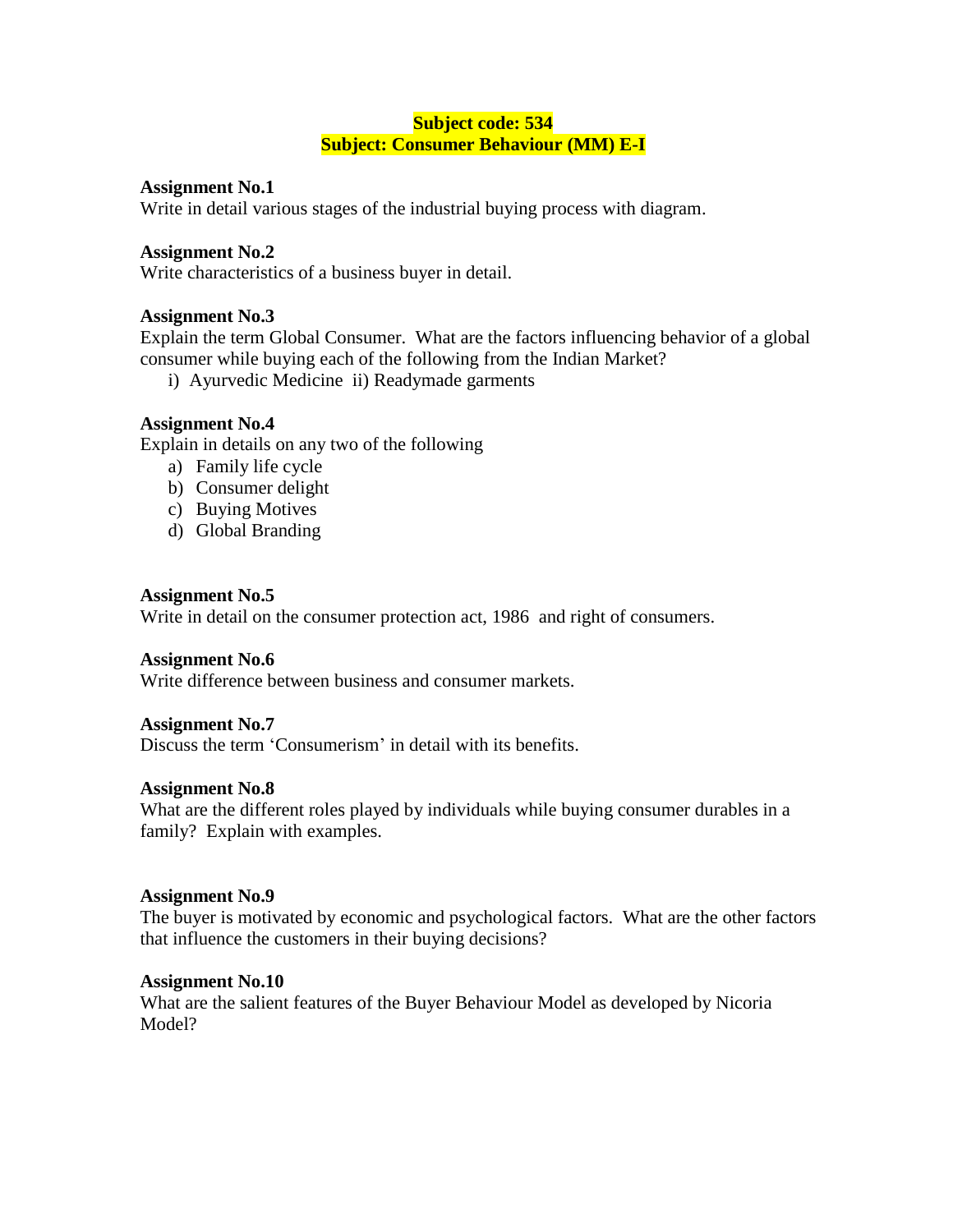# **Subject code: 535**

**Subject:** Sales & Distribution Management (MM) **E-II**

### **Assignment No.1**

What are sales Quotas? State and explain its importance and the methods used for setting Sales Quotas.

# **Assignment No.2**

What is retailing? State and explain the role of retailer in distribution and promotion of brands.

# **Assignment No.3**

Write short notes on the following

- a) Personal Selling
- b) Stages in PLC

# **Assignment No.4**

Sales promotion and distribution are two sides of a coin. Comment.

# **Assignment No.5**

Write short notes on the following

- a) Ware housing
- b) Importance of cost Vs efficiency in distribution operations

# **Assignment No.6**

Write short notes on the following

- a) Methods of Sales Training
- b) Sales territory allocations

# **Assignment No.7**

Write short notes on the following

- a) Brand shops- its role and effectiveness
- b) Emergence of organized retailing in India

# **Assignment No.8**

Explain the role played by the sales manager and his duties and responsibilities in an organization.

# **Assignment No.9**

Discuss the changing role of wholesalers and retailers in India with reference to the recent trends.

# **Assignment No.10**

Write short notes on the following

- a) Physical Distribution
- b) Compensation to sales force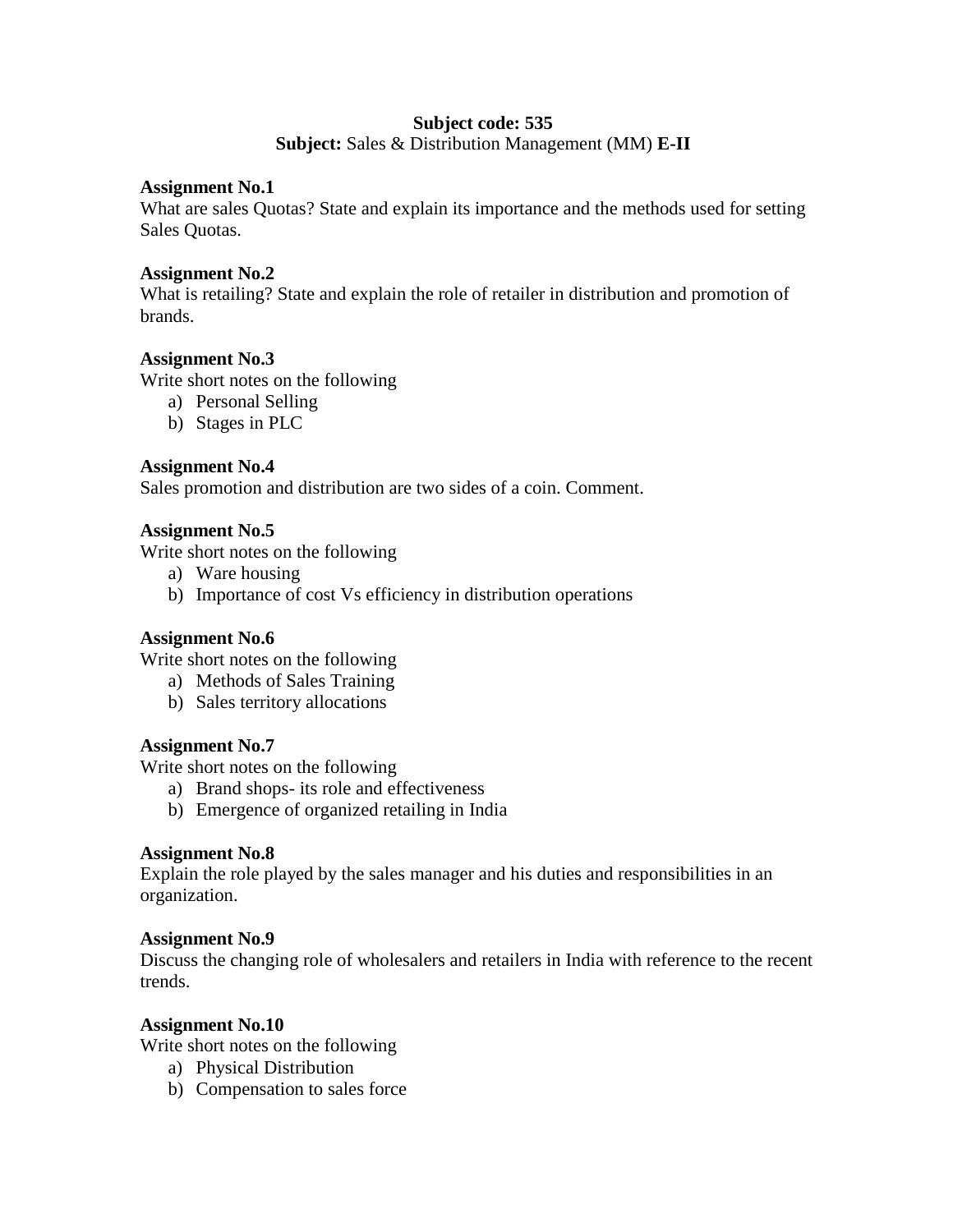# **Subject code: 534 Subject: Employee Relationship Management (HR) E-I**

### **Assignment No.1**

What are the statutory provisions concerning employee health at work place?

### **Assignment No.2**

What is Arbitration? Explain in detail various methods of arbitration.

# **Assignment No.3**

Explain the machinery available for the settlement of Industrial dispute under the Industrial dispute Act 1947.

#### **Assignment No.4**

Discuss the role of Multinational corporations in labour relations.

#### **Assignment No.5**

What do you mean by Industrial relation? What are the causes of poor industrial relation? Suggest measures.

#### **Assignment No.6**

Write short notes on the following:

- a) Industrial relation System
- b) Safety training

#### **Assignment No.7**

Write short notes on the following:

- a) Functions of labour unions
- b) Historical review of Industrial relation in India

#### **Assignment No.8**

Explain in detail about the approaches of Industrial relations.

#### **Assignment No.9**

What are legal provisions to solve industrial dispute.

#### **Assignment No.10**

Define trade union. Explain the objectives of trade union.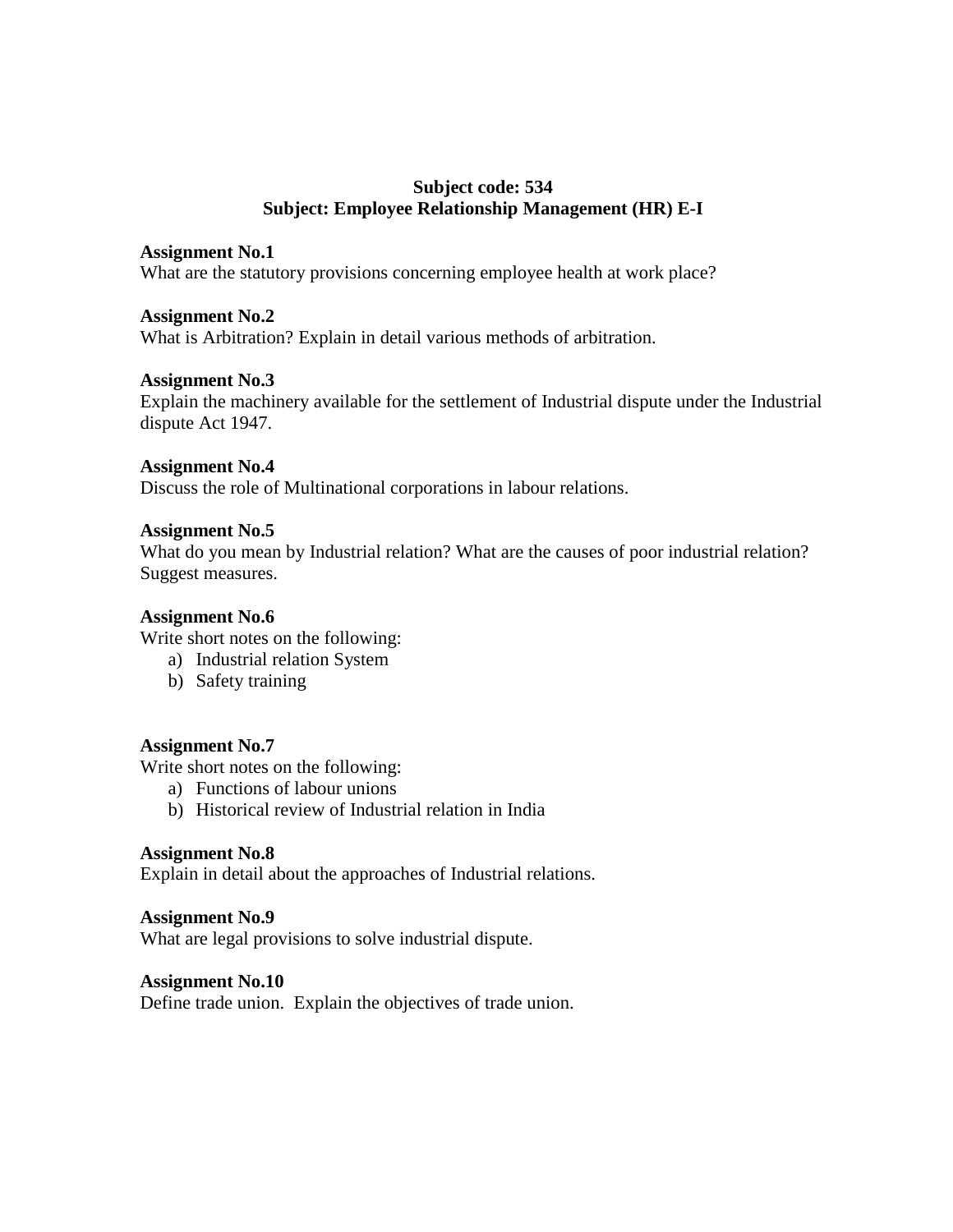# **Subject code: 535 Subject: Labour Legislation (HR) E-II**

### **Assignment No.1**

What are the deductions from wages that are authorized by the Payment of Wages Act, 1936?

### **Assignment No.2**

With respect to the Industrial Disputes Act, 1947 discuss:

- a) Award
- b) Public Utility Service

# **Assignment No.3**

Under the Industrial Employment (Standing Orders) Act, 1946 state the working Hours of

- a) Shops
- b) Restaurant

### **Assignment No.4**

Discuss in brief the history of Trade Union Movement in India

### **Assignment No.5**

Write notes on the following

- a) Manufacturing Process
- b) Weakness of Trade Unions

#### **Assignment No.6**

Write notes on the following

- a) Role of Conciliation Officer in Industrial Disputes Act 1947
- b) The power and functions of Certifying Officer under the Industrial Employment (Standing Orders) Act 1946

#### **Assignment No.7**

Explain the procedure for retrenchment under Industrial Dispute Act1947.

#### **Assignment No.8**

Explain the important features of Minimum Wages Act 1948.

#### **Assignment No.9**

Write a letter to the authority under Industrial Dispute Act 1947, asking permission for retrenchment.

#### **Assignment No.10**

Discuss the provision relating to safety of the workers under the Factories Act, 1948.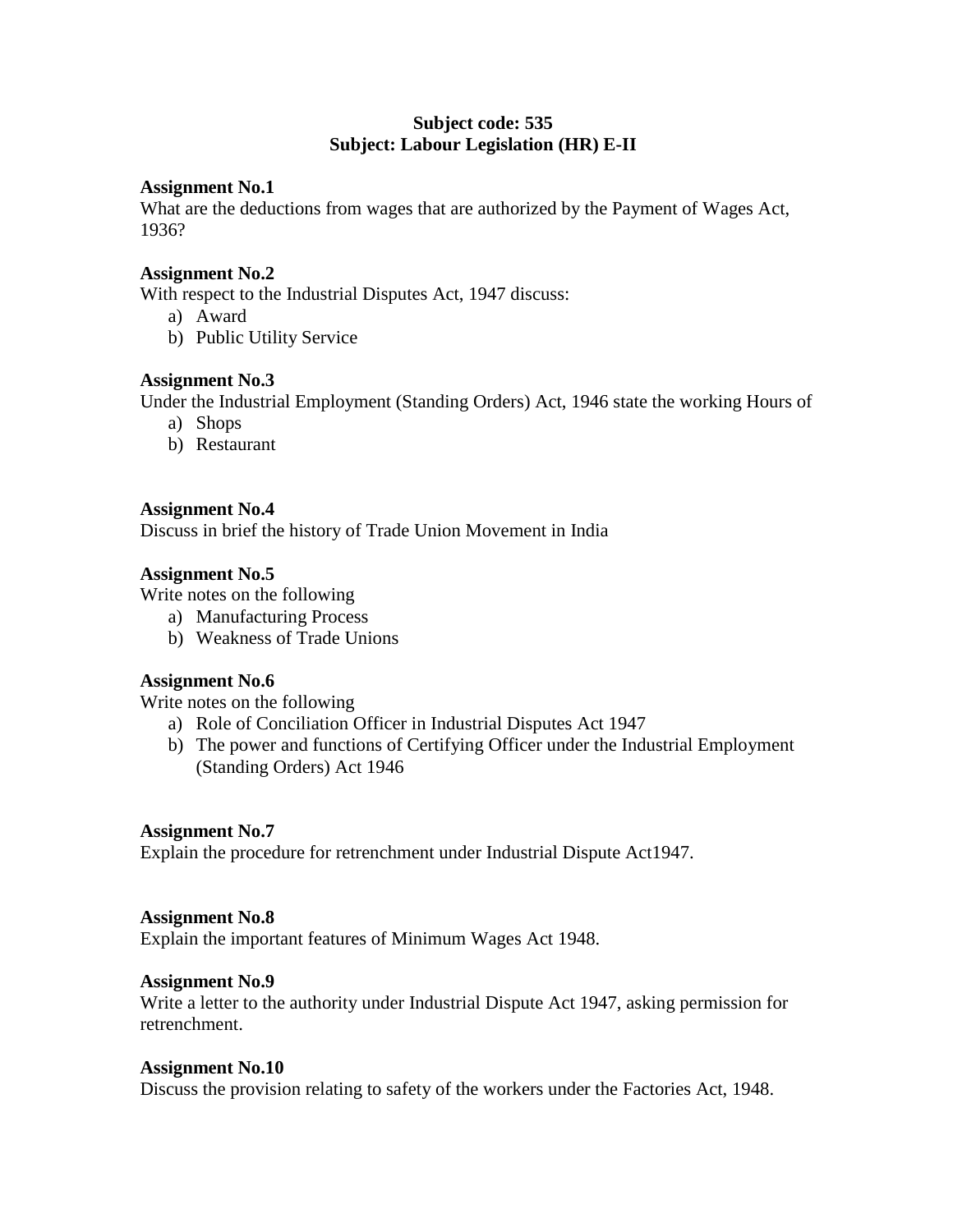# **Subject code: 534 Subject: Elements of Financial Services (Fin) E-I**

### **Assignment No.1**

What do you mean by financial statement analysis? What are the uses and advantages of financial statement analysis?

### **Assignment No.2**

Write a short note on following

- a) Source of long term and short term funds
- b) Bill discounting
- c) Under writing

### **Assignment No.3**

What is the role and objective of following financial institutions?

- a) LIC
- b) IDBI
- c) EXIM Bank

### **Assignment No.4**

Distinguish between profit and loss account and balance sheet.

### **Assignment No.5**

State five items, which are covered in chairman"s report of the company.

# **Assignment No.6**

What is the role of IDBI

# **Assignment No.7**

Explain the functions of IRDA

#### **Assignment No.8**

Brief short notes on the following:

- a) Share capital
- b) Underwriting

#### **Assignment No.9**

Brief short notes on the following:

- a) Bill Discounting
- b) Public Deposits

# **Assignment No.10**

Brief short notes on the following:

- **a)** Debentures
- **b)** Insurance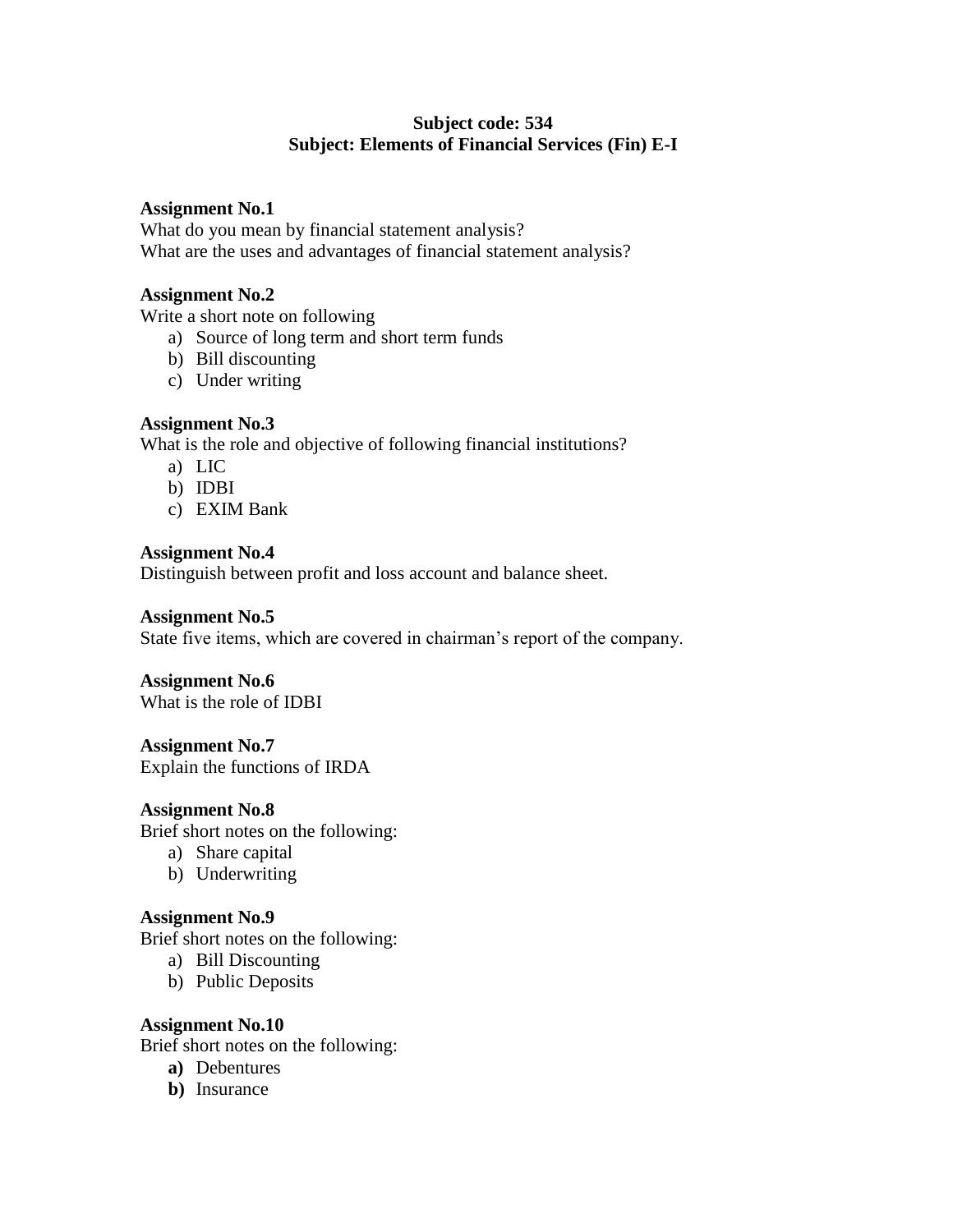# **Subject code: 535 Subject: -Elements to Management Control System (Fin)-II**

# **Assignment No.1**

Explain, what do you understand by Management Control?

# **Assignment No.2**

Explain the different aspects of management control process.

# **Assignment No.3**

Brief short notes on any two of following:

- 1. Flexible Budget
- 2. Functional Budget
- 3. Internal Audit under Management Control System.

# **Assignment No.4**

Brief short notes on following:

- a) Need for management audit
- b) Basic Principles to be followed in the conduct of Management Audit.

# **Assignment No.5**

Write in details of Budgetary Control with it advantages and limitation and essentials of effective budgeting.

# **Assignment No.6**

Write in details on classification or types of budgets

# **Assignment No.7**

Brief short notes on following:

- a) Performance Budgeting
- b) Fixed budget and flexible budget

# **Assignment No.8**

Explain the 'key factor' in any budgeting system. Describe the necessity for and advantages of co-ordination between sales and production budgets.

# **Assignment No.9**

Brief short notes on following:

- a) Motivation
- b) Job Enrichment

# **Assignment No.10**

Brief short notes on following:

- a) Human Resource Accounting
- b) Participative management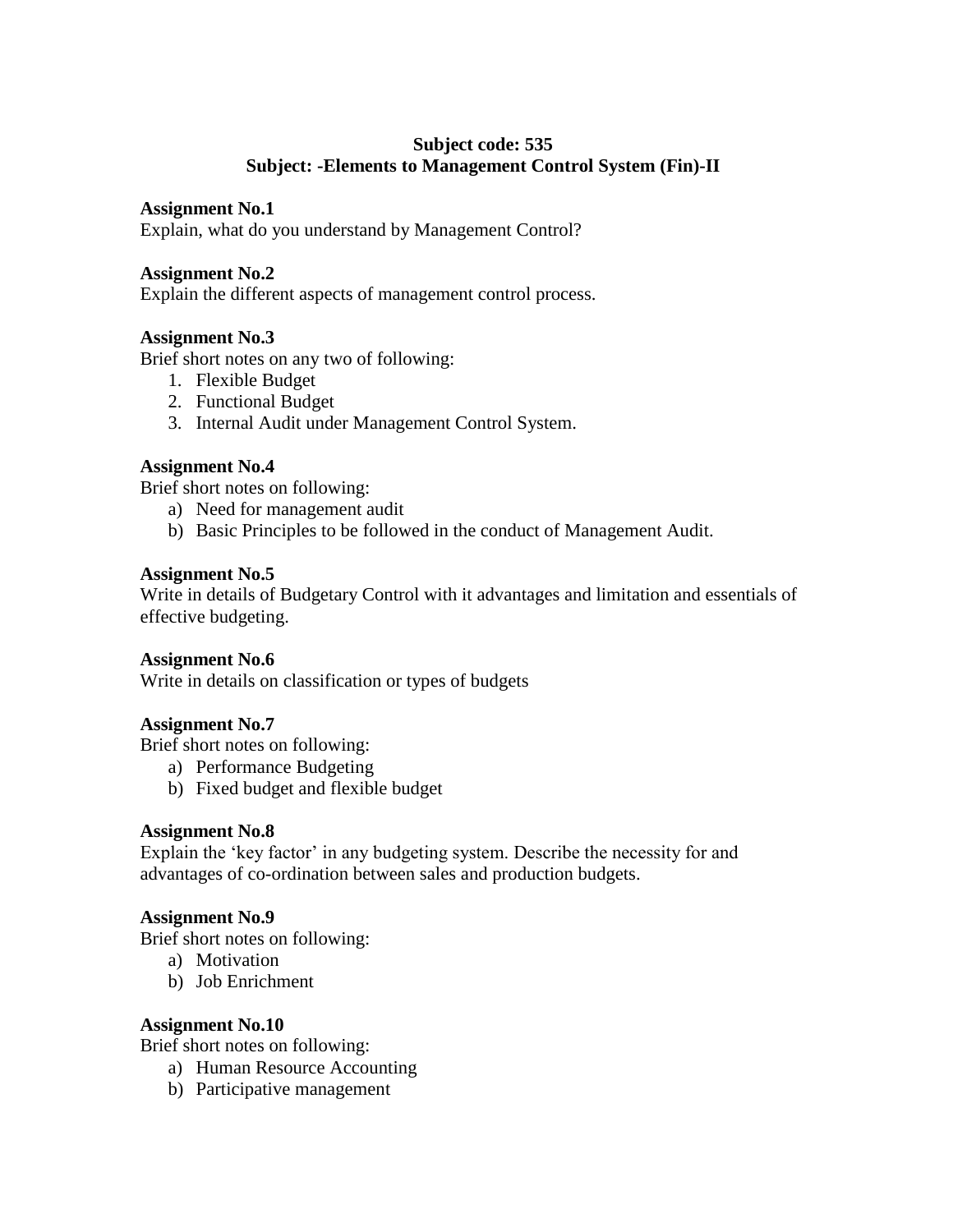# **Subject code: 534 Subject: International Marketing (IB)-I**

### **Assignment No.1**

Discuss the scope, challenges and opportunities of International Marketing.

### **Assignment No.2**

"Study of the buying behavior of a customer plays an important role in deciding the strategy for a global market." Discuss.

### **Assignment No.3**

Write short notes the following

- a) Pricing for international markets
- b) Need of good MIS

### **Assignment No.4**

How does Philip Kotler define marketing?

### **Assignment No.5**

What are marketing strategies and tactics?

#### **Assignment No.6**

What are the various factors that could affect the global marketing opportunities of a company?

#### **Assignment No.7**

Write short notes the following

- a) Challenges of going global
- b) Technology gap

# **Assignment No.8**

Give any two situations when dumping is considered a good marketing strategy.

### **Assignment No.9**

Why is branding of a product is necessary?

#### **Assignment No.10**

Describe the rules for standards development